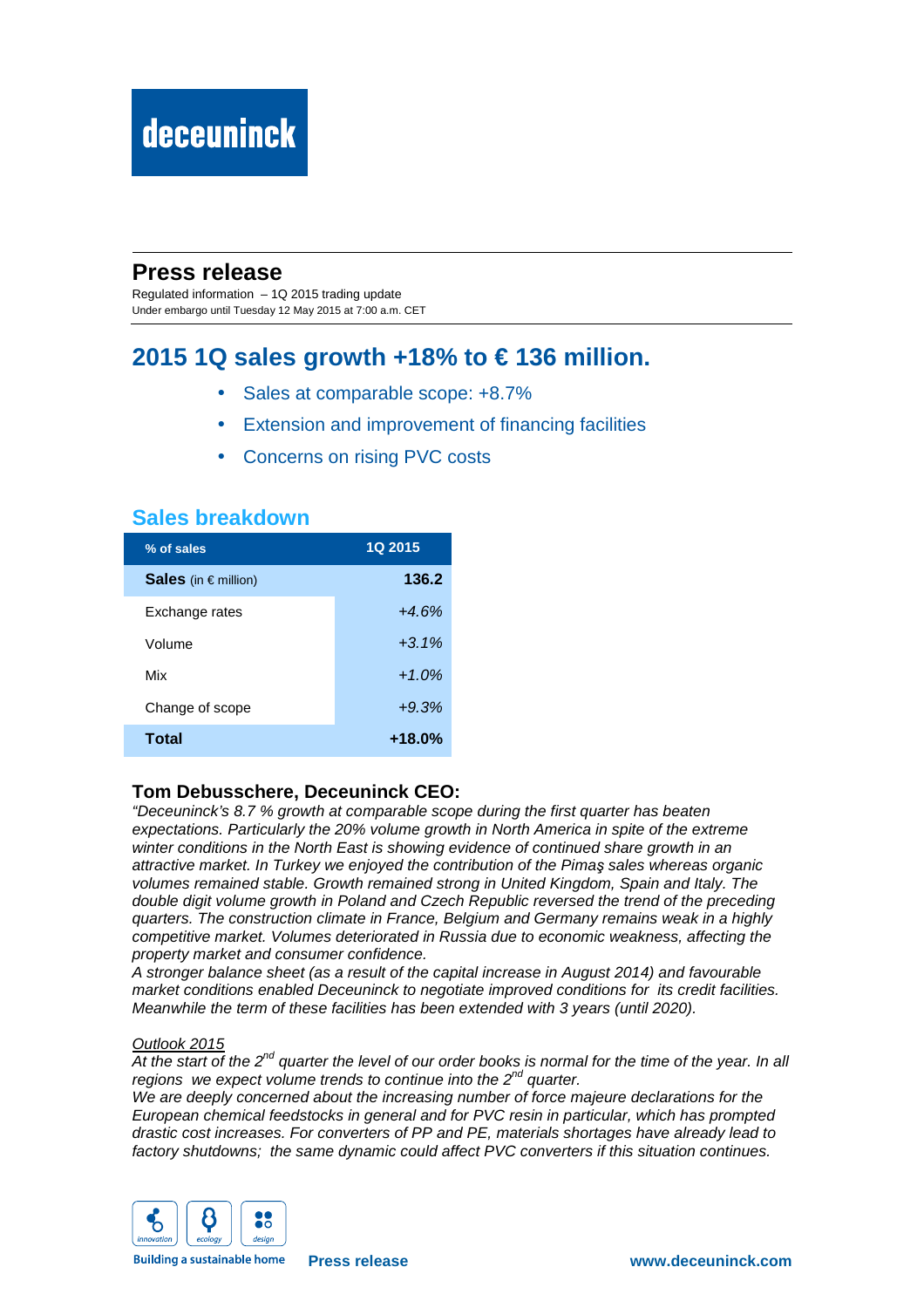# **deceuninck**

Deceuninck has already implemented proactive measures in procurement, production and sales to ensure availability of our products and to handle the volatile costs through price management.

We remain confident that our continued actions to launch innovations, to improve productivity, to reduce structure costs and our discipline to pass on increased material cost to the market will sustain our margins and will allow further growth of net profits."

| In $\epsilon$ million                | 2015  |          | Var.2015  |
|--------------------------------------|-------|----------|-----------|
|                                      | 1Q    |          | Loc.curr. |
| Western Europe                       | 46.9  | $+1.0%$  |           |
| Central & Eastern Europe             | 27.9  | $-4.6%$  | $+1.5%$   |
| <b>Turkey &amp; Emerging Markets</b> | 40.4  | $+58.6%$ | $+47.1%$  |
| North America                        | 21.0  | $+47.1%$ | $+19.5%$  |
| Total                                | 136.2 | $+18.0%$ |           |

#### **Sales breakdown per region.**

## **Western Europe**

1Q 2015 sales in Western Europe increased 1.0% to € 46.9 million (1Q 2014: € 46.4 million) Trends in the region continued to be divergent. Double digit growth in UK, Spain, Italy and Holland was offset by weak demand in France and Belgium, where markets continued to contract. In France, the impact of government incentives to restore newbuild and renovation activity is expected to show renewed dynamism of the market from the second half of the year onwards.

Strong growth continues in UK both from the existing customer base and competitive wins.

## **Central & Eastern Europe (incl. Germany)**

1Q 2015 sales in Central & Eastern Europe decreased year-on-year by 4.6% to € 27.9 million (1Q 2014: € 29.3 million). (At constant exchange rates sales +1.5%) Sales include Pimaş sales in the region, mainly in Russia.

Sales in the region give a mixed picture: volumes increased in Poland and Czech Republic, whereas volumes decreased in Russia & Germany. Poland & the cluster of Czech Republic, Slovak Republic and Hungary saw double digit sales growth as a result of competitive wins, increased demand from key accounts combined with pull forward sales of building products.

In Germany the market continues to be impacted by increasing imports from Eastern European cheap labour countries. Weak consumer confidence fed by the economic sanctions increasingly impacts newbuild and renovation activity in Russia